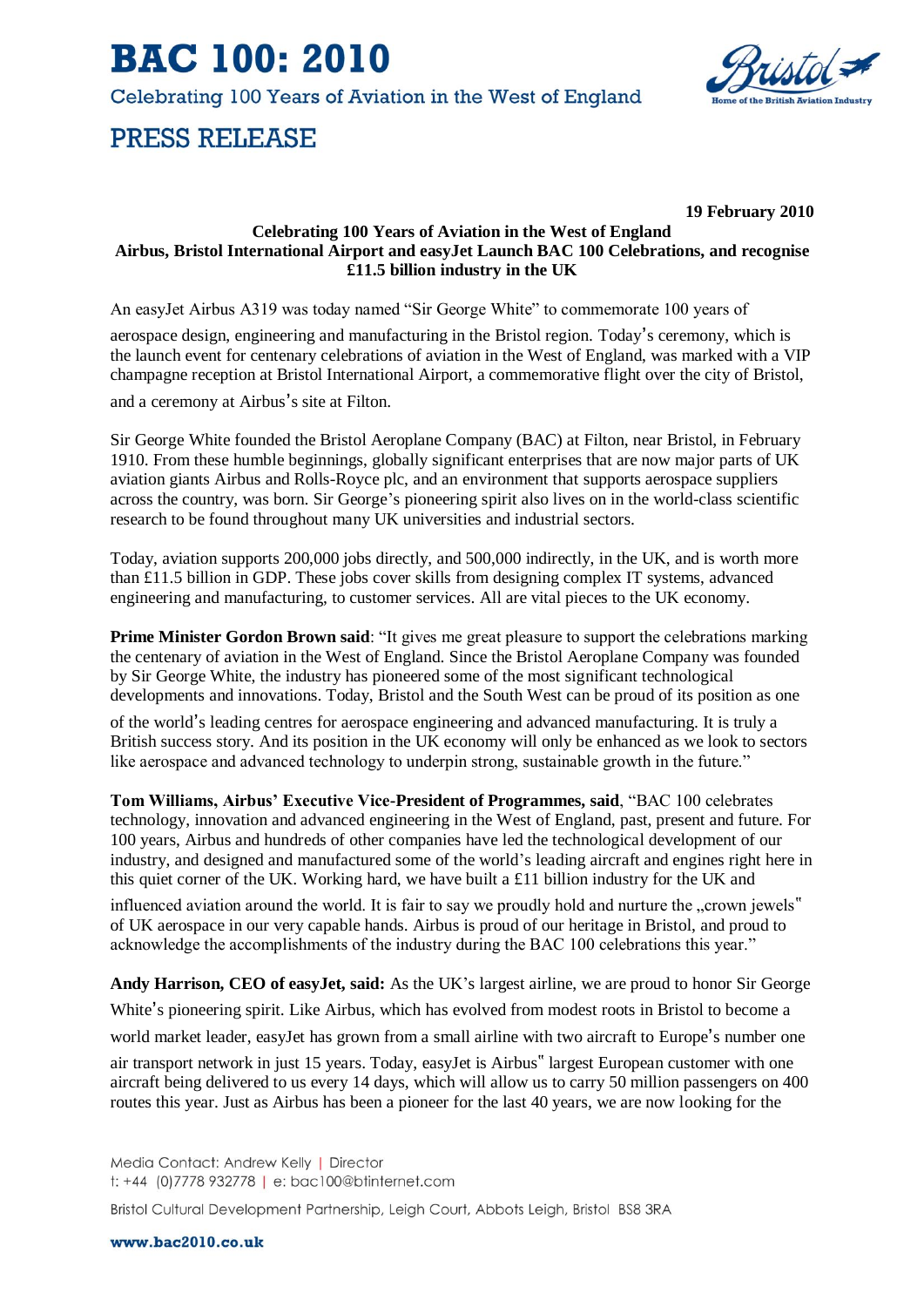next pioneering steps in developing the next generation of cleaner, greener aircraft to allow the industry to reduce carbon emissions."

**Robert Sinclair, Chief Executive Officer of Bristol International Airport, said**: "With easyJet basing 10 Airbus aircraft at Bristol International Airport year-round, we see the incredible results of Sir George White's vision every day. These aircraft link the South West to destinations across the UK and Europe, connecting the region's businesses to new markets, helping families and friends stay in touch and enabling local people to achieve their travel aspirations from their regional airport. We are proud to play our part in today's celebrations and to serve a region synonymous with aviation excellence."

The 2010 BAC 100 programme will commemorate and promote the West of England's technological achievements through education and arts projects, exhibitions, publications and community-based events, among other activities. The year-long celebration is a collaboration between local authorities, businesses and business organisations, heritage groups, arts organisations and other bodies, including Airbus, GWE Business West and Rolls Royce. Events will not only look at a landmark in aviation history but also explore future challenges and aspirations in aviation design and travel, and consider the wider role of science and technology in shaping the region. For more information about BAC 100, go to www.bac2010.co.uk.

### **Additional Quotable Quotes**

"This is a fantastic project, dealing with a part of the Bristol story which is of international significance. The events and activities which are taking place over the next ten months will reach out to people who might otherwise think that heritage is not for them, and encourage them to think about the past - and their ownership of it - in a fresh new way. And the project's lasting legacy will enable the communities of Bristol and South Gloucestershire to discover, explore and celebrate a century of achievement which belongs to them."

--Adrian Tinniswood, Committee Chair-**Heritage Lottery Fund South West**

"The **Royal Aeronautical Society** is absolutely delighted to be associated with the celebrations recognizing 100 years of aviation in the West of England. Sir George White, founder of the Bristol Aeroplane Company, made a pivotal contribution in establishing Bristol as a world class centre of design and manufacturing, which it continues to be to this day."

"On behalf of **UNITE and our union predecessors** I would like to wish BAC100 a successful year of celebration to mark the centenary of aviation in the West of England. The contribution made by the hundreds of thousands of men and women who brought such success to the UK economy should be appropriately recognised. Many of them made immense sacrifices and played an important part in Great Britain's place in the global aerospace industry. We look forward to this success continuing." --Hugh Scullion, General Secretary of the Confederation of Shipbuilding & Engineering Unions

"The **RDA** is delighted and very proud to support the BAC 100 celebrations. With the top 10 UK aerospace companies based or operating in the South West, the region is known around the globe for its world-class, innovative aerospace technology and design, as well as its research and development. All of this began with Sir George White's pioneering vision and technological foresight 100 years ago today which has led to the establishment of Bristol as an aerospace centre of excellence." --Graham Harrison, Director of International Business, RDA

Media Contact: Andrew Kelly | Director t: +44 (0)7778 932778 | e: bac100@btinternet.com

Bristol Cultural Development Partnership, Leigh Court, Abbots Leigh, Bristol BS8 3RA

www.bac2010.co.uk